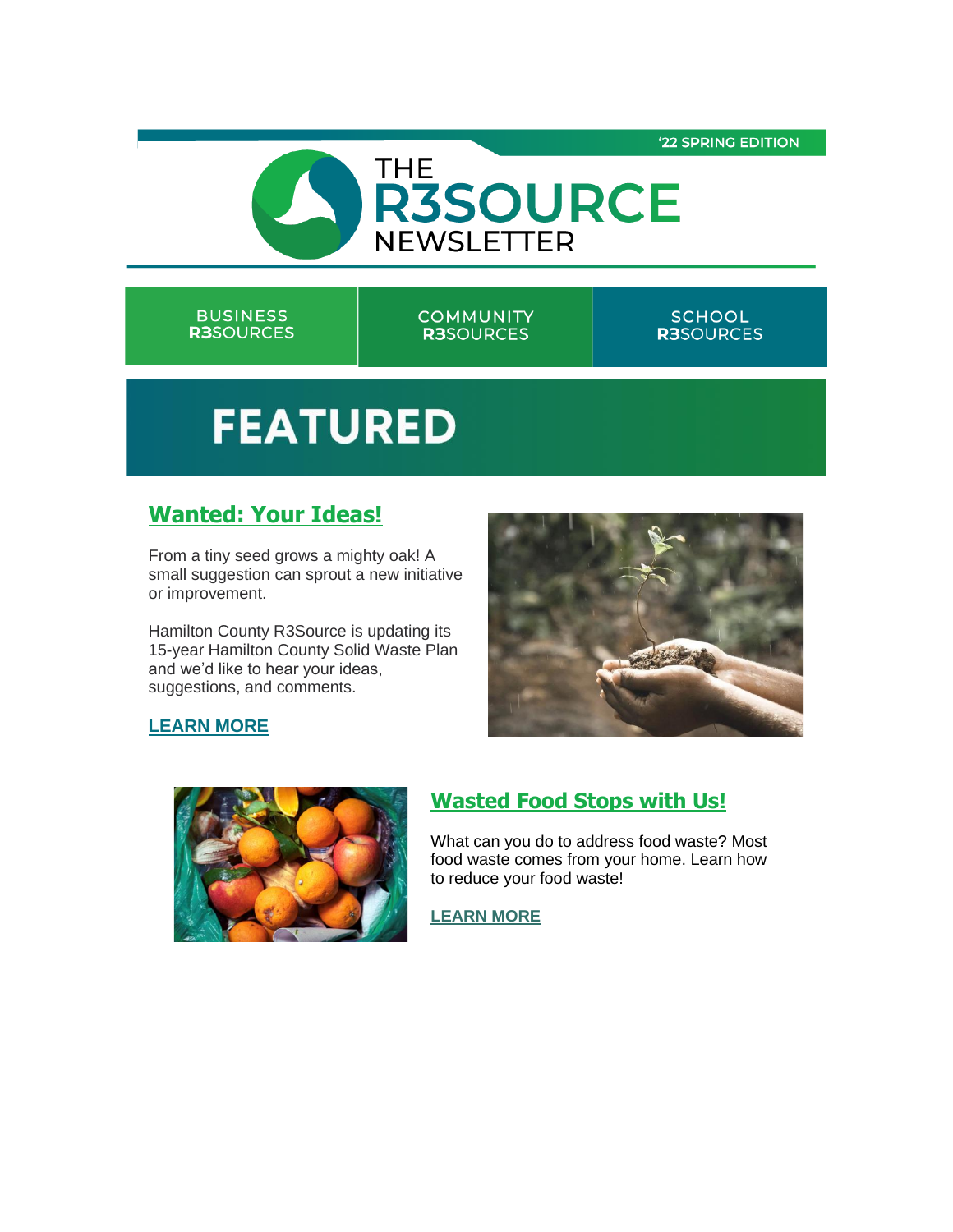# **BUSINESS**



## **[This Earth Day, Aim High at Your](https://r20.rs6.net/tn.jsp?f=001-BD2x7enXV8q5I7MgERZlivojiCywDo7ECD-LyGXSFCuL0nCAFAQGf9ZDKbIDcxT_5xtjd_kM8EionyuqE4BIEo_HGzv8UCd6kSRSMLfJp0ykuj7o-b7FDowkLlTr7P92HtV4ml7Sc6qtkmtAYL1lqw6YWKZ4KVzlf_2lzcq8M29l8xQju8h5Y65Dxk06wUAqmVpFeOoKogCjBRW1VbjRd2DpZAtJAjIBcNZK37y6-yK9CjgNuLleA==&c=8zHsltHPzsQ26bOTtoUgoSKOUpc77Mjzy4io4IRHP-ZlJrCG3k8-Ig==&ch=DSueu9VvLFI7vIvomHVxOvJp1W9Mkw9Nr16fvA-b2io8fhb2VfJ1zQ==)  [Business and Reduce Waste](https://r20.rs6.net/tn.jsp?f=001-BD2x7enXV8q5I7MgERZlivojiCywDo7ECD-LyGXSFCuL0nCAFAQGf9ZDKbIDcxT_5xtjd_kM8EionyuqE4BIEo_HGzv8UCd6kSRSMLfJp0ykuj7o-b7FDowkLlTr7P92HtV4ml7Sc6qtkmtAYL1lqw6YWKZ4KVzlf_2lzcq8M29l8xQju8h5Y65Dxk06wUAqmVpFeOoKogCjBRW1VbjRd2DpZAtJAjIBcNZK37y6-yK9CjgNuLleA==&c=8zHsltHPzsQ26bOTtoUgoSKOUpc77Mjzy4io4IRHP-ZlJrCG3k8-Ig==&ch=DSueu9VvLFI7vIvomHVxOvJp1W9Mkw9Nr16fvA-b2io8fhb2VfJ1zQ==)**

Source reduction – it's at the top of the EPA's Waste Management Hierarchy; a more ideal way to reduce waste than recycling. Learn how to incorporate source reduction into your business's efforts.

**[LEARN MORE](https://r20.rs6.net/tn.jsp?f=001-BD2x7enXV8q5I7MgERZlivojiCywDo7ECD-LyGXSFCuL0nCAFAQGf9ZDKbIDcxT_5xtjd_kM8EionyuqE4BIEo_HGzv8UCd6kSRSMLfJp0ykuj7o-b7FDowkLlTr7P92HtV4ml7Sc6qtkmtAYL1lqw6YWKZ4KVzlf_2lzcq8M29l8xQju8h5Y65Dxk06wUAqmVpFeOoKogCjBRW1VbjRd2DpZAtJAjIBcNZK37y6-yK9CjgNuLleA==&c=8zHsltHPzsQ26bOTtoUgoSKOUpc77Mjzy4io4IRHP-ZlJrCG3k8-Ig==&ch=DSueu9VvLFI7vIvomHVxOvJp1W9Mkw9Nr16fvA-b2io8fhb2VfJ1zQ==)**

# **[513 Green Workplace Spotlight:](https://r20.rs6.net/tn.jsp?f=001-BD2x7enXV8q5I7MgERZlivojiCywDo7ECD-LyGXSFCuL0nCAFAQGf9ZDKbIDcxTXNT0uoAPeODBIfrdqoyZy4J0NR024ce-MVbn3IZus09ZzlF7DjAABe0fDjKIuskW09Up2pYLw7IQELNCAzC3T8XJ8ZVGEb8J8_jXKq2Fg7ReDl22BrxvrM5BHc86kD1tVWbnzwzM2tDU76jUnuFBXayT0XQIQ1MgzuX5y3F99RKIIf41u23Z6w==&c=8zHsltHPzsQ26bOTtoUgoSKOUpc77Mjzy4io4IRHP-ZlJrCG3k8-Ig==&ch=DSueu9VvLFI7vIvomHVxOvJp1W9Mkw9Nr16fvA-b2io8fhb2VfJ1zQ==)  [Deeper Roots Coffee](https://r20.rs6.net/tn.jsp?f=001-BD2x7enXV8q5I7MgERZlivojiCywDo7ECD-LyGXSFCuL0nCAFAQGf9ZDKbIDcxTXNT0uoAPeODBIfrdqoyZy4J0NR024ce-MVbn3IZus09ZzlF7DjAABe0fDjKIuskW09Up2pYLw7IQELNCAzC3T8XJ8ZVGEb8J8_jXKq2Fg7ReDl22BrxvrM5BHc86kD1tVWbnzwzM2tDU76jUnuFBXayT0XQIQ1MgzuX5y3F99RKIIf41u23Z6w==&c=8zHsltHPzsQ26bOTtoUgoSKOUpc77Mjzy4io4IRHP-ZlJrCG3k8-Ig==&ch=DSueu9VvLFI7vIvomHVxOvJp1W9Mkw9Nr16fvA-b2io8fhb2VfJ1zQ==)**

Check out how Deeper Roots Coffee, the newest **[513 Green Certified Workplace](https://r20.rs6.net/tn.jsp?f=001-BD2x7enXV8q5I7MgERZlivojiCywDo7ECD-LyGXSFCuL0nCAFAQGf9ZDKbIDcxT8R2fQ57gL1LmZLxDNPbvs1420KOVkI6QWxn77jlJr0ptrLMIk7e60X5Xt1WjC5p8nfpyu-3hzaV3IgjOFJ_rBENd9hbIqvLV-gchaDSVXw6ndKJcM-jjKoY7-o4b5Fn_&c=8zHsltHPzsQ26bOTtoUgoSKOUpc77Mjzy4io4IRHP-ZlJrCG3k8-Ig==&ch=DSueu9VvLFI7vIvomHVxOvJp1W9Mkw9Nr16fvA-b2io8fhb2VfJ1zQ==)**, is committed to ethical sourcing and sustainability.



**[LEARN MORE](https://r20.rs6.net/tn.jsp?f=001-BD2x7enXV8q5I7MgERZlivojiCywDo7ECD-LyGXSFCuL0nCAFAQGf9ZDKbIDcxTXNT0uoAPeODBIfrdqoyZy4J0NR024ce-MVbn3IZus09ZzlF7DjAABe0fDjKIuskW09Up2pYLw7IQELNCAzC3T8XJ8ZVGEb8J8_jXKq2Fg7ReDl22BrxvrM5BHc86kD1tVWbnzwzM2tDU76jUnuFBXayT0XQIQ1MgzuX5y3F99RKIIf41u23Z6w==&c=8zHsltHPzsQ26bOTtoUgoSKOUpc77Mjzy4io4IRHP-ZlJrCG3k8-Ig==&ch=DSueu9VvLFI7vIvomHVxOvJp1W9Mkw9Nr16fvA-b2io8fhb2VfJ1zQ==)**



### **[Event Container Loan Program](https://r20.rs6.net/tn.jsp?f=001-BD2x7enXV8q5I7MgERZlivojiCywDo7ECD-LyGXSFCuL0nCAFAQGf9ZDKbIDcxTewZAFIu-ghVBS5p_VJQZqf5RxZ1wxhdsIKU-KnhiQTO47FPIsy1X_IOqFDZMCeR-rn9kM6ecOFA6_Uapd1gr9dWtJPLcyKxsPeZtAS9qXPk2bp7B49FupEUz4TEMxsYw&c=8zHsltHPzsQ26bOTtoUgoSKOUpc77Mjzy4io4IRHP-ZlJrCG3k8-Ig==&ch=DSueu9VvLFI7vIvomHVxOvJp1W9Mkw9Nr16fvA-b2io8fhb2VfJ1zQ==)**

From Fish Fries to 5Ks, Hamilton County R3Source can help you recycle and compost at your event!

#### **[LEARN MORE](https://r20.rs6.net/tn.jsp?f=001-BD2x7enXV8q5I7MgERZlivojiCywDo7ECD-LyGXSFCuL0nCAFAQGf9ZDKbIDcxTewZAFIu-ghVBS5p_VJQZqf5RxZ1wxhdsIKU-KnhiQTO47FPIsy1X_IOqFDZMCeR-rn9kM6ecOFA6_Uapd1gr9dWtJPLcyKxsPeZtAS9qXPk2bp7B49FupEUz4TEMxsYw&c=8zHsltHPzsQ26bOTtoUgoSKOUpc77Mjzy4io4IRHP-ZlJrCG3k8-Ig==&ch=DSueu9VvLFI7vIvomHVxOvJp1W9Mkw9Nr16fvA-b2io8fhb2VfJ1zQ==)**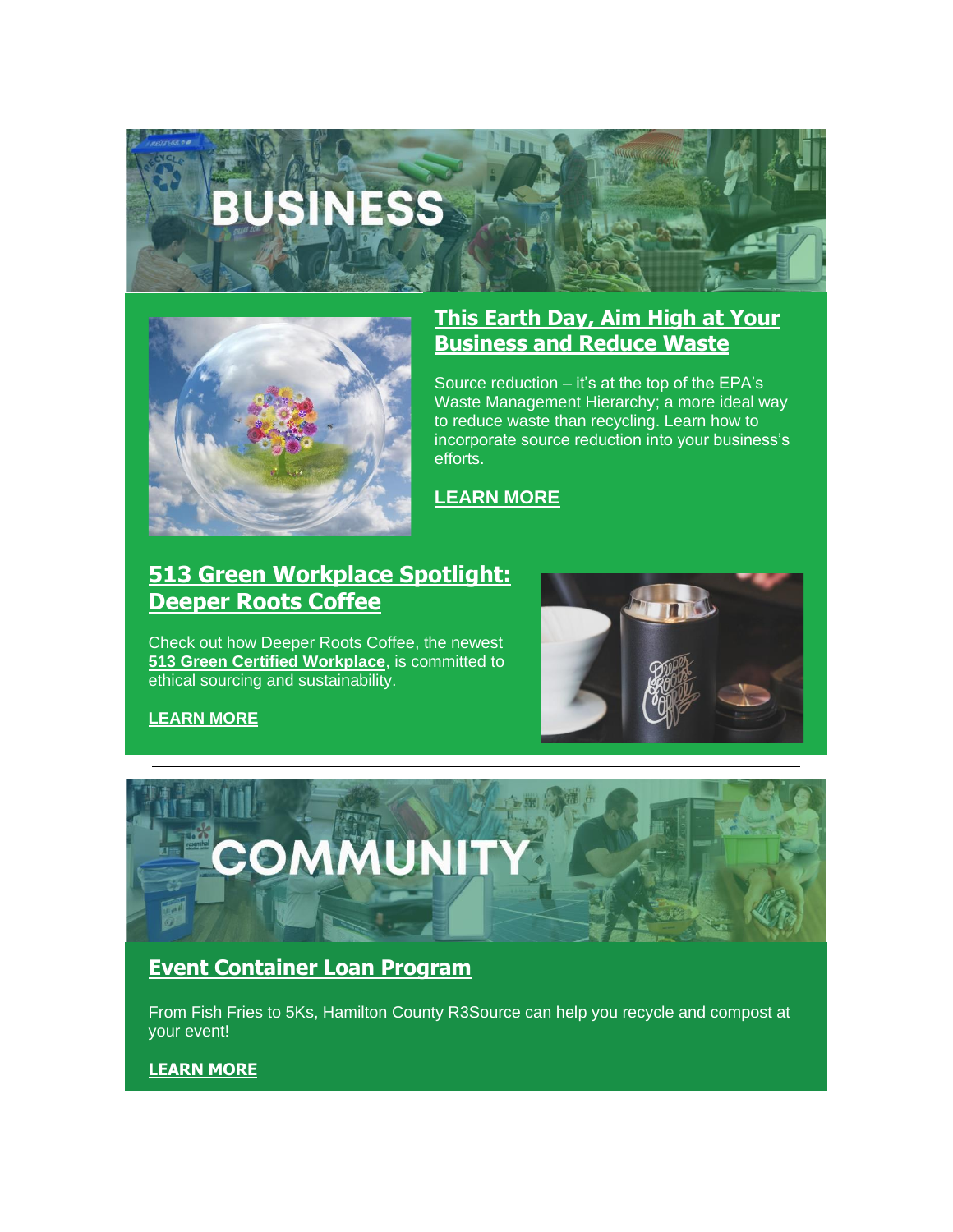

#### **[Mow Greener](https://r20.rs6.net/tn.jsp?f=001-BD2x7enXV8q5I7MgERZlivojiCywDo7ECD-LyGXSFCuL0nCAFAQGf9ZDKbIDcxTyqvDP6BaeUpsWxKtpfS31TXB_dIxTI6eBdZISoy0bxMjyfX-DPINMxTLXpADCapMHU8HQWEHtMHBhVOjdqklHEIWoD9bFD_DosmkMc_KIbTXZYnUQ_D46fSAYOWVN0h75I6PHPEe6O4=&c=8zHsltHPzsQ26bOTtoUgoSKOUpc77Mjzy4io4IRHP-ZlJrCG3k8-Ig==&ch=DSueu9VvLFI7vIvomHVxOvJp1W9Mkw9Nr16fvA-b2io8fhb2VfJ1zQ==)**

Receive a \$100 VISA gift card when you recycle your old gas-powered lawn mower and replace it with a battery-powered lawn mower.

#### **[LEARN MORE](https://r20.rs6.net/tn.jsp?f=001-BD2x7enXV8q5I7MgERZlivojiCywDo7ECD-LyGXSFCuL0nCAFAQGf9ZDKbIDcxTyqvDP6BaeUpsWxKtpfS31TXB_dIxTI6eBdZISoy0bxMjyfX-DPINMxTLXpADCapMHU8HQWEHtMHBhVOjdqklHEIWoD9bFD_DosmkMc_KIbTXZYnUQ_D46fSAYOWVN0h75I6PHPEe6O4=&c=8zHsltHPzsQ26bOTtoUgoSKOUpc77Mjzy4io4IRHP-ZlJrCG3k8-Ig==&ch=DSueu9VvLFI7vIvomHVxOvJp1W9Mkw9Nr16fvA-b2io8fhb2VfJ1zQ==)**



# **[Earth Day Ideas for Your Classroom](https://r20.rs6.net/tn.jsp?f=001-BD2x7enXV8q5I7MgERZlivojiCywDo7ECD-LyGXSFCuL0nCAFAQGf9ZDKbIDcxT6qS3RYAThy-81rWo3Ws8dX3V2FlB20hWpvEWLr-XVNz4LwfstF5fy820fM-cvr8arhq05trqQ4QXbXayeodAU2-axpFZcmuaAsGNNCj2FgI41gzoOHqYiaWM4XMsjvcRCUTzyHwgx3DYy5ILd_9z-928mfx1SpqBE1U9ipRdTZ6EDCQWyUvF1w==&c=8zHsltHPzsQ26bOTtoUgoSKOUpc77Mjzy4io4IRHP-ZlJrCG3k8-Ig==&ch=DSueu9VvLFI7vIvomHVxOvJp1W9Mkw9Nr16fvA-b2io8fhb2VfJ1zQ==)**

Earth Day is right around the corner – celebrate with your students by incorporating some of these ideas into your classroom!

#### **[LEARN MORE](https://r20.rs6.net/tn.jsp?f=001-BD2x7enXV8q5I7MgERZlivojiCywDo7ECD-LyGXSFCuL0nCAFAQGf9ZDKbIDcxT6qS3RYAThy-81rWo3Ws8dX3V2FlB20hWpvEWLr-XVNz4LwfstF5fy820fM-cvr8arhq05trqQ4QXbXayeodAU2-axpFZcmuaAsGNNCj2FgI41gzoOHqYiaWM4XMsjvcRCUTzyHwgx3DYy5ILd_9z-928mfx1SpqBE1U9ipRdTZ6EDCQWyUvF1w==&c=8zHsltHPzsQ26bOTtoUgoSKOUpc77Mjzy4io4IRHP-ZlJrCG3k8-Ig==&ch=DSueu9VvLFI7vIvomHVxOvJp1W9Mkw9Nr16fvA-b2io8fhb2VfJ1zQ==)**

## **[School Supply Reuse and](https://r20.rs6.net/tn.jsp?f=001-BD2x7enXV8q5I7MgERZlivojiCywDo7ECD-LyGXSFCuL0nCAFAQGf9ZDKbIDcxTH6hN7lGsUE6kKLHyScswdu8YlAvWfqOQ69Uf-37rFw0CFa9ans9IW7PobpnpdG6eqEB4RyB0WsANUhyPAe805ksXHs2Pu4xjVwririm2CHBk0e1IvvGJsbbITrQHCBZufJsaAl4lup7tyAFQ6akbY-OWJp59enPUupMHIfcx9xaxD7LtFBfn-w==&c=8zHsltHPzsQ26bOTtoUgoSKOUpc77Mjzy4io4IRHP-ZlJrCG3k8-Ig==&ch=DSueu9VvLFI7vIvomHVxOvJp1W9Mkw9Nr16fvA-b2io8fhb2VfJ1zQ==)  [Recycling](https://r20.rs6.net/tn.jsp?f=001-BD2x7enXV8q5I7MgERZlivojiCywDo7ECD-LyGXSFCuL0nCAFAQGf9ZDKbIDcxTH6hN7lGsUE6kKLHyScswdu8YlAvWfqOQ69Uf-37rFw0CFa9ans9IW7PobpnpdG6eqEB4RyB0WsANUhyPAe805ksXHs2Pu4xjVwririm2CHBk0e1IvvGJsbbITrQHCBZufJsaAl4lup7tyAFQ6akbY-OWJp59enPUupMHIfcx9xaxD7LtFBfn-w==&c=8zHsltHPzsQ26bOTtoUgoSKOUpc77Mjzy4io4IRHP-ZlJrCG3k8-Ig==&ch=DSueu9VvLFI7vIvomHVxOvJp1W9Mkw9Nr16fvA-b2io8fhb2VfJ1zQ==)**

Keep school supplies out of the landfill with help from these reuse and recycling outlets.

#### **[LEARN MORE](https://r20.rs6.net/tn.jsp?f=001-BD2x7enXV8q5I7MgERZlivojiCywDo7ECD-LyGXSFCuL0nCAFAQGf9ZDKbIDcxTH6hN7lGsUE6kKLHyScswdu8YlAvWfqOQ69Uf-37rFw0CFa9ans9IW7PobpnpdG6eqEB4RyB0WsANUhyPAe805ksXHs2Pu4xjVwririm2CHBk0e1IvvGJsbbITrQHCBZufJsaAl4lup7tyAFQ6akbY-OWJp59enPUupMHIfcx9xaxD7LtFBfn-w==&c=8zHsltHPzsQ26bOTtoUgoSKOUpc77Mjzy4io4IRHP-ZlJrCG3k8-Ig==&ch=DSueu9VvLFI7vIvomHVxOvJp1W9Mkw9Nr16fvA-b2io8fhb2VfJ1zQ==)**





# **[Recycle Plastic Cups & Tubs](https://r20.rs6.net/tn.jsp?f=001-BD2x7enXV8q5I7MgERZlivojiCywDo7ECD-LyGXSFCuL0nCAFAQGf9ZDKbIDcxTP11nl2AWVP1icZC6DSJpoFCI3PR4KUSvM2Gq3ohBKnRxTVKSpJULTRUthai5Apo0aDaQdOOgNfE1ME2b_eVpZJ3WozCa9T7g_poLgne4ufRAz-G4NhCiLeiw54_Gtr22M5qwX8dic2Dp4gBhIQiMzvhflEuZMc2m4OXrSFsQCh6H6qRIpVgdfQ==&c=8zHsltHPzsQ26bOTtoUgoSKOUpc77Mjzy4io4IRHP-ZlJrCG3k8-Ig==&ch=DSueu9VvLFI7vIvomHVxOvJp1W9Mkw9Nr16fvA-b2io8fhb2VfJ1zQ==)**

Add yogurt tubs, fruit cups, paper cups, and plastic beverage cups to your school's recycling program! Show your students our Lucky the Recycling dog videos.

#### **[LEARN MORE](https://r20.rs6.net/tn.jsp?f=001-BD2x7enXV8q5I7MgERZlivojiCywDo7ECD-LyGXSFCuL0nCAFAQGf9ZDKbIDcxTP11nl2AWVP1icZC6DSJpoFCI3PR4KUSvM2Gq3ohBKnRxTVKSpJULTRUthai5Apo0aDaQdOOgNfE1ME2b_eVpZJ3WozCa9T7g_poLgne4ufRAz-G4NhCiLeiw54_Gtr22M5qwX8dic2Dp4gBhIQiMzvhflEuZMc2m4OXrSFsQCh6H6qRIpVgdfQ==&c=8zHsltHPzsQ26bOTtoUgoSKOUpc77Mjzy4io4IRHP-ZlJrCG3k8-Ig==&ch=DSueu9VvLFI7vIvomHVxOvJp1W9Mkw9Nr16fvA-b2io8fhb2VfJ1zQ==)**